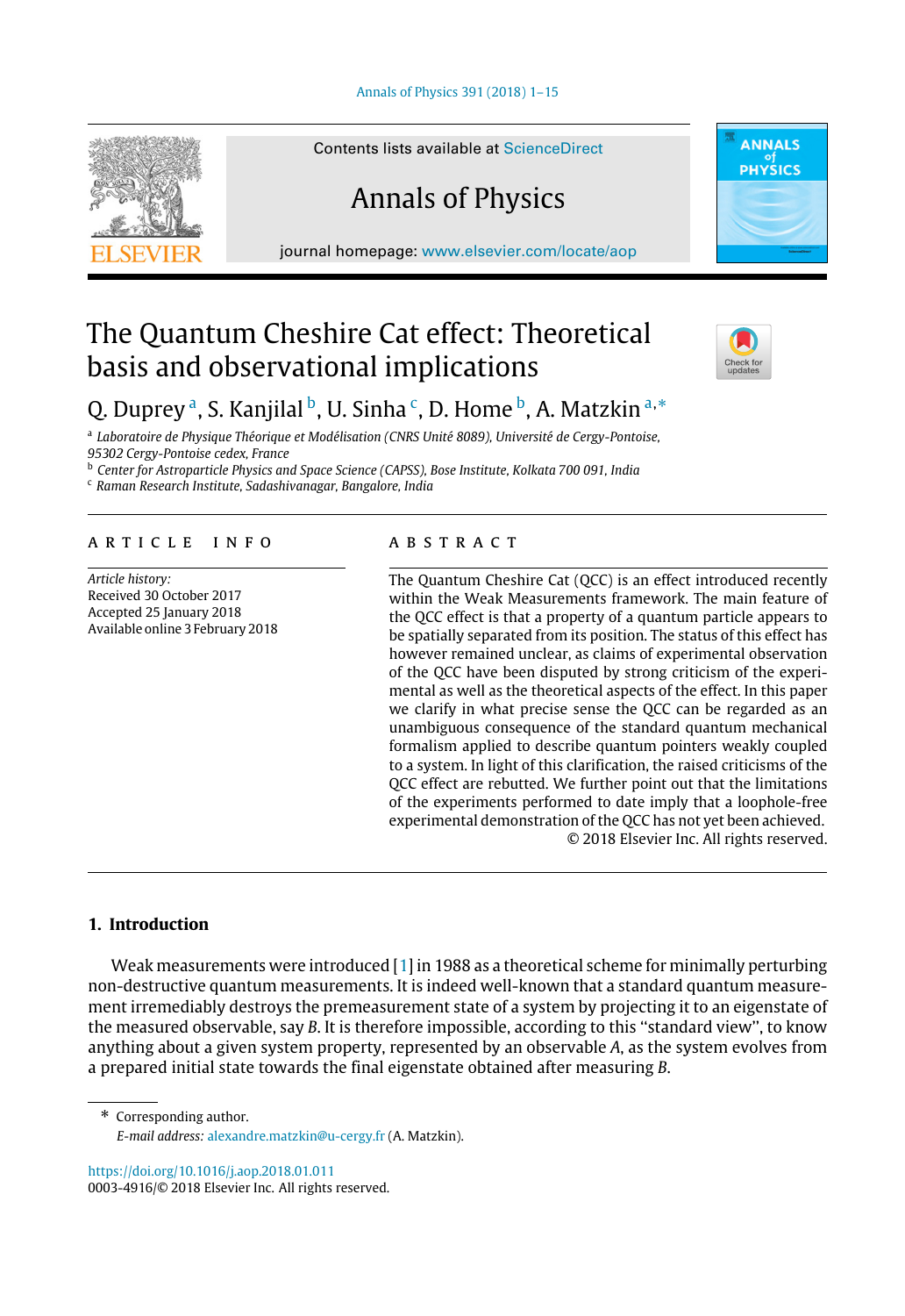The weak measurement scheme introduced by Aharonov, Albert and Vaidman [\[1\]](#page-13-0) aims to measure *A* without appreciably modifying the system evolution relative to the case without the measurement. This is achieved by means of a weak coupling between the system observable *A* and a dynamical variable of an external degree of freedom (that we will designate here by the term ''quantum pointer''). This weak coupling entangles the quantum pointer with the system, until the final projective measurement of *B* correlates the obtained system eigenstate with the quantum state of the weak pointer. The resulting state of the weak pointer has picked up a shift (relative to its initial pre-coupled state) proportional to the real part of a quantity known as the *weak value* of *A*.

While the meaning of weak values has been debated since their inception [\[2–](#page-13-1)[5\]](#page-13-2), several experimental implementations of the weak measurement protocol have been carried out: weak values have thus been measured for different observables in many quantum systems [\[6–](#page-13-3)[13\]](#page-14-0). Concurrently, theoretical schemes based on weak measurements have been proposed with practical [\[14](#page-14-1)[–16\]](#page-14-2) or foundational [\[17–](#page-14-3)[21\]](#page-14-4) aims. Among the latter, Aharonov et al. [\[22\]](#page-14-5) introduced an interferometric based scheme baptized the Quantum Cheshire Cat (QCC). A QCC situation takes place when at some location (say, region *I*) the weak value of an observable representing a system property (e.g., polarization) vanishes while the weak value of the system's spatial projector is non-zero. At some other location (say region *II*) the opposite takes place (the weak values of the spatial projector and system property are zero and non-zero respectively). Echoing the features of Lewis Carroll's eponym character, Aharonov et al. loosely described this Cheshire cat situation in Ref. [\[22\]](#page-14-5) as seeing the grin (the polarization) without the cat (the photon in region  $I$ <sup>)</sup>; they further wrote in [\[22\]](#page-14-5) that the QCC scheme implies ''*physical properties can be disembodied from the objects they belong to*''. A tentative experimental realization of the QCC effect employing neutrons published soon after [\[24\]](#page-14-6) concluded ''*that the system behaves as if the neutrons go through one beam path, while their magnetic moment travels along the other*''. Very recently, an experiment with single photons similar to the neutron one was reported [\[25\]](#page-14-7).

The Quantum Cheshire cat phenomenon reported in Refs. [\[22,](#page-14-5)[24\]](#page-14-6) has raised a string of criticisms, in particular in the published works [\[5](#page-13-2)[,26](#page-14-8)[–29\]](#page-14-9). The common trend in many of these criticisms is to view the QCC effect as a false paradox, an illusion that would have an arguably simpler interpretation. Unfortunately, rather than making their point using unambiguous conceptual and technical terms, most of the works criticizing the Quantum Cheshire Cat effect did not analyze the weak measurements framework (generally even avoiding to mention weak values). Interpretational claims (that ultimately depend on the interpretation of the standard quantum formalism, not on the specificities of weak values) were not always distinguished from practical pointer readouts, and the theoretical QCC effect was not carefully discriminated from the tentative experimental implementations.

Hence, instead of demystifying the Quantum Cheshire Cat, the criticism that has been made may have brought additional confusion. To be fair, it must be pointed out that some of the well-known works dealing with weak measurements, such as the QCC paper [\[22\]](#page-14-5) put the stress on delivering a simple take-home message without providing the detailed formal arguments that would explain and justify the main message.

In this work, our aim will be to carefully scrutinize the Quantum Cheshire Cat effect in order to lift the confusion on what this effect is really about. We will discriminate the theoretical, ideal QCC from the shortcomings that can inevitably appear in any experimental realization. We will disentangle the interpretational aspects from the technical terms in which the effect is couched. We will in particular argue through the analysis of the meaning of vanishing weak values that spatial separation between a particle and its properties can be consistently defined, provided one is willing to relax ascribing properties to a quantum system solely through the eigenstate–eigenvalue link.

In order to do so we will first recall the aspects of weak measurements that will be relevant to describe the Quantum Cheshire Cat (Section [2\)](#page-2-0). We will then define, in Section [3,](#page-5-0) the QCC effect from the weak values obtained when precise coupling conditions are met, detailing the weak measurement process that was omitted in the original QCC paper [\[22\]](#page-14-5) or in subsequent QCC related works [\[30\]](#page-14-10). Indeed, a proper account of this detailed process appears to be one of the two crucial ingredients necessary in order to dispel the confusion that has emerged around the QCC effect.

<span id="page-1-0"></span> $<sup>1</sup>$  As we will see below, the property (the grin) is not the polarization itself but a specific polarization component. A</sup> generalization that would apply to any polarization component was suggested in Ref. [\[23\]](#page-14-11).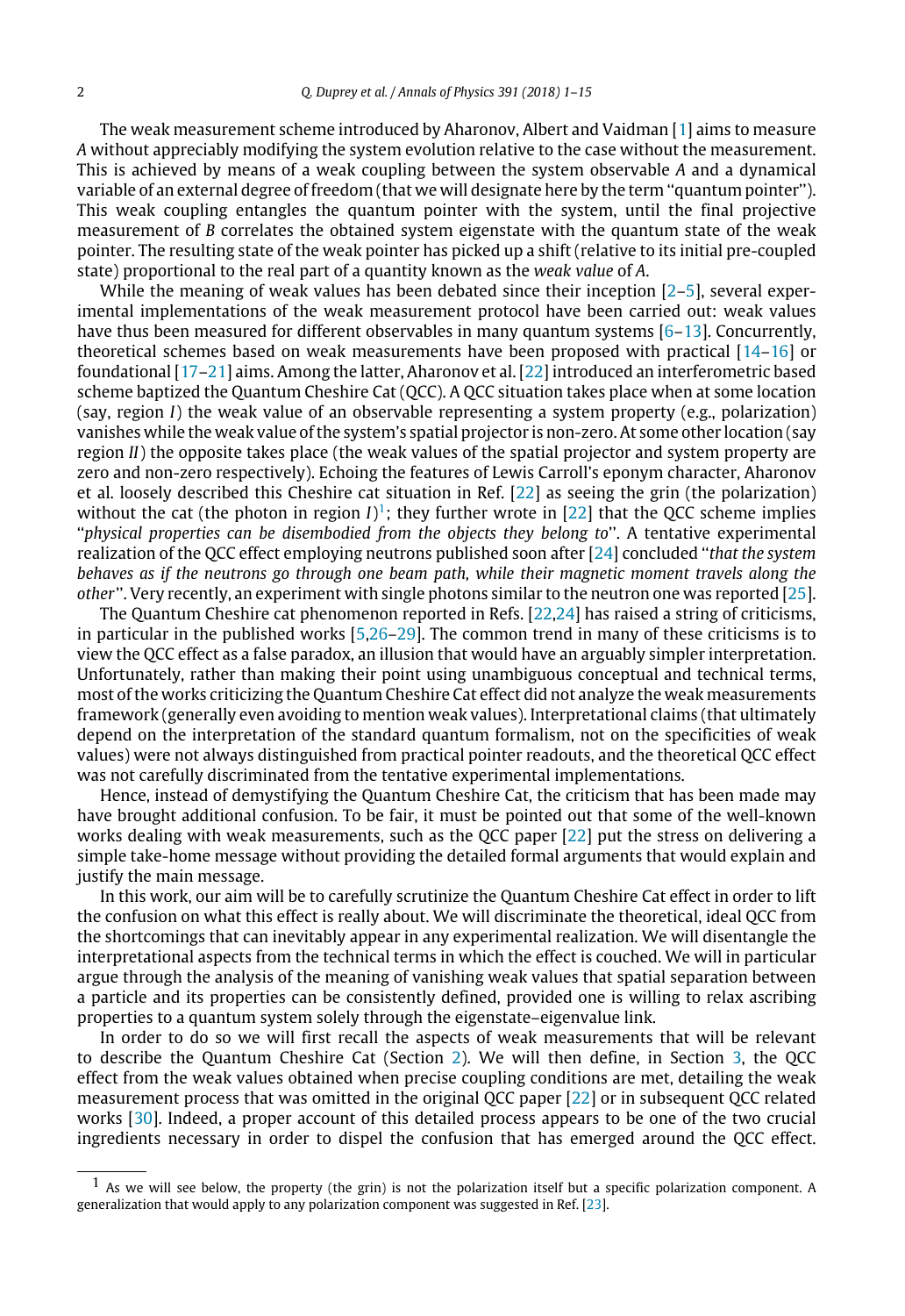Section [4](#page-7-0) will be devoted to the description of the tentative experimental implementation of the QCC with neutrons and with single photons. We will in particular highlight several essential differences with the ideal theoretical scheme. The published criticism of the QCC effect will be examined in Section [5](#page-8-0) and compared to the precisely defined QCC introduced in Section [3.](#page-5-0) In the Discussion section (Section  $6$ ) we will detail the technical and conceptual aspects of the arguments given in the criticisms; we will also explain under which assumptions it is legitimate to interpret the effect as ''disembodiment''. This will be seen to depend on the general interpretation of the quantum formalism that is favored. We will finally give our conclusions in Section [7;](#page-13-4) anticipating on our assessments, we will conclude that: (i) the Quantum Cheshire Cat effect is a well defined quantum feature derived from the standard quantum formalism that can be interpreted as a spatial separation of a particle from one of its properties if some assumptions regarding property ascription are made; (ii) the QCC effect as predicted theoretically has not yet been experimentally observed; (iii) most of the works rebuking the QCC effect produced a substantial criticism of the experimental attempts to observe the Quantum Cheshire Cat, but a criticism of the ideal QCC can only be undertaken within a proper conceptual framework able to account for the relation between weakly coupled pointers and the properties of the measured quantum system. This is in our view necessary in order to analyze the issue of spatial separation of a quantum particle from one of its properties in a pre and postselected situation.

#### <span id="page-2-0"></span>**2. Weak measurements and weak values**

#### *2.1. Protocol: preselection, unitary coupling, postselection*

The basic idea underlying the weak measurement (WM) approach is to give an answer to the question: ''*what is the value of a property of a quantum system at some intermediate time while the system evolves from an initial state*  $|\psi(t_i)\rangle$  *to a final state*  $|\chi(t_f)\rangle$ ?", where  $|\chi(t_f)\rangle$  is the result of a standard projective mosquement mode at time t. As we are only interested bere in applying MM to derive projective measurement made at time *t<sup>f</sup>* . As we are only interested here in applying WM to derive the Quantum Cheshire Cat effect, we will restrict our discussion to the property corresponding to a bivalued observable A, with eigenstates and eigenvalues denoted by  $A |a_k\rangle = a_k |a_k\rangle$  ,  $k = 1, 2$ .

Suppose that initially (at  $t = t_i$ ) the system is prepared (preselected) into the state  $|\psi(t_i)\rangle$ . Let  $|\varphi(t_i)\rangle$  designate the initial state of the quantum pointer. The total initial quantum state is the product state

<span id="page-2-2"></span>
$$
|\Psi(t_i)\rangle = |\psi(t_i)\rangle |\varphi(t_i)\rangle. \tag{1}
$$

We assume the pointer is local (its wavefunction has compact support in configuration space), and that the system and the pointer will interact during a brief time interval  $\tau$  centered around  $t = t_w$ (physically corresponding to the time during which the system and the quantum pointer interact). The interaction between the system and the quantum pointer is given by the Hamiltonian

<span id="page-2-1"></span>
$$
H_{int} = g(t)AP.
$$
 (2)

*A* is the system observable that couples to the momentum *P* of the pointer.  $g(t)$  is a smooth function non-vanishing only in the interval  $t_w - \tau/2 < t < t_w + \tau/2$  and such that  $g \equiv \int_{t_w - \tau/2}^{t_w + \tau/2} g(t) dt$  appears as the effective coupling constant. Recall that the coupling  $(2)$  is the usual interaction employed to account for projective measurements of *A* (von Neumann's impulsive model): in that case  $g(t)$  is sharply peaked and each  $|a_k\rangle$  is correlated with an orthogonal state of the strongly coupled pointer. In a projective measurement the collapse of the pointer projects the system state to a random eigenstate  $|\hat{a_{k_0}}\rangle$ . Here instead *g* will be small, the weakly coupled quantum pointer does not collapse, and the system will undergo at postcolection a genuine projective measurement that will consequently the system will undergo at postselection a genuine projective measurement that will consequently project the quantum pointer to a specific final state, as we now detail.

Let  $U(t_w, t_i)$  be the unitary operator describing the system evolution between  $t_i$  and  $t_w$  (we disregard the self-evolution of the pointer state). After the interaction ( $t > t_w + \tau/2$ ) the initial uncoupled state  $(1)$  has become entangled<sup>[2](#page-2-3)</sup>:

<span id="page-2-4"></span>
$$
|\Psi(t)\rangle = U(t, t_w)e^{-igAP}U(t_w, t_i)|\psi(t_i)\rangle|\varphi(t_i)\rangle
$$
\n(3)

<span id="page-2-3"></span><sup>&</sup>lt;sup>2</sup> In Eq. [\(3\)](#page-2-4) the interaction appears to take place precisely at  $t_w$ ; this "midpoint rule" holds provided  $\tau$  is small relative to the system evolution timescale (see Appdx A in the Supp. Mat. of Ref. [\[17\]](#page-14-3))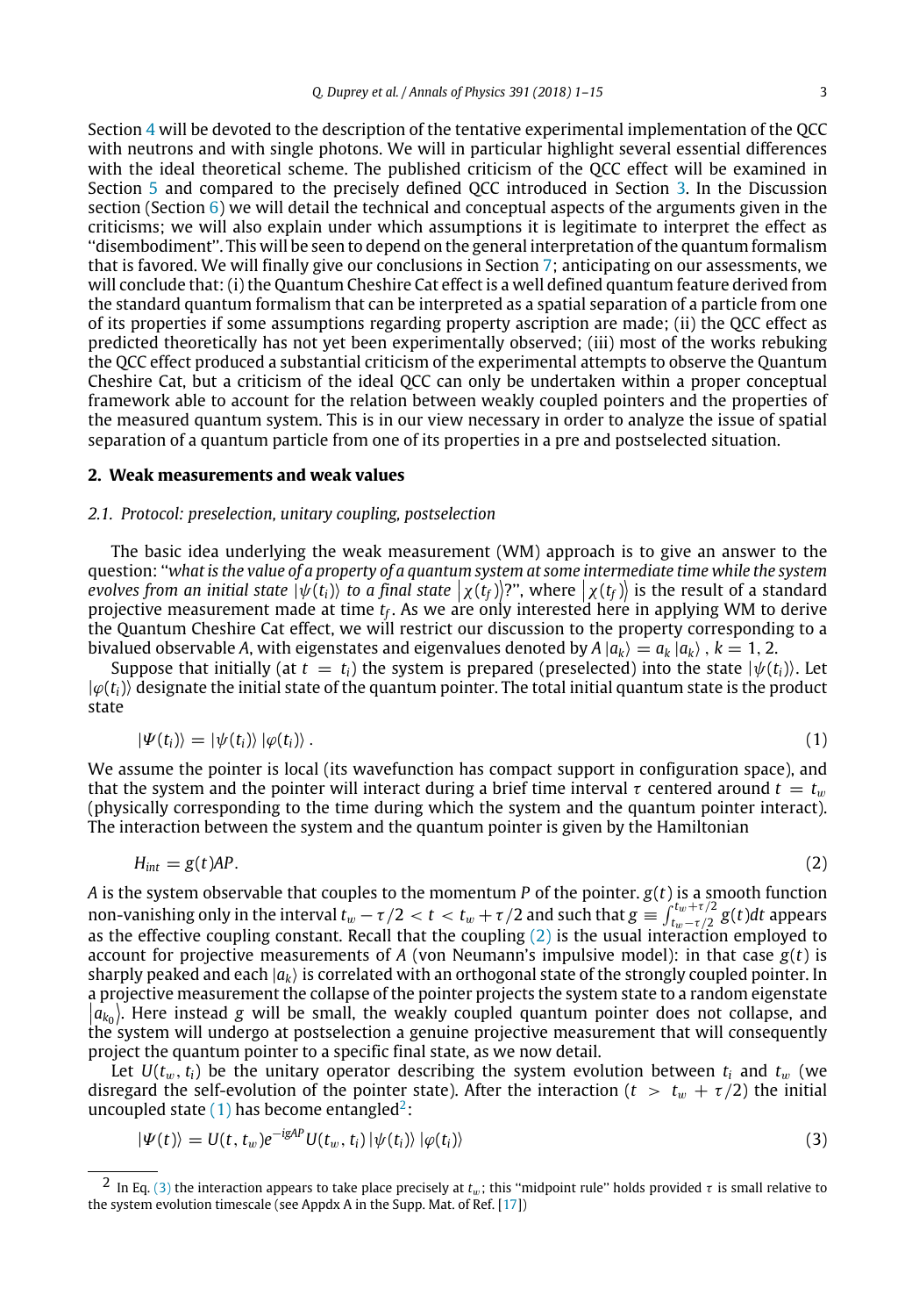<span id="page-3-7"></span>
$$
= U(t, t_w)e^{-igAP} |\psi(t_w)\rangle |\varphi(t_i)\rangle \tag{4}
$$

<span id="page-3-0"></span>
$$
= U(t, t_w) \sum_{k=1,2} e^{-ig_{k}P} \langle a_{k} | \psi(t_w) \rangle | a_{k} \rangle |\varphi(t_i) \rangle . \tag{5}
$$

At time  $t_f$  the system undergoes a standard projective measurement: a given observable  $\hat{B}$  is measured and the system ends up in one of its eigenstates  $|b_k\rangle$ . We filter the results of this projective measurement by keeping only a chosen outcome, say *b<sup>f</sup>* . The system is thus postselected in the corresponding state  $|b_f\rangle$ . We will denote the postselected state by  $|\chi_f(t_f)\rangle \equiv |b_f\rangle$ ; in most of the paper we will be denoted the paper we will be dealing with a single postselected state and drop the second label, writing  $\left| \chi(t_f) \right\rangle$  or  $\left| \chi_f \right\rangle$  instead. After postselection, the state of the pointer, given by Eq. [\(5\),](#page-3-0) becomes

<span id="page-3-2"></span>
$$
\left|\varphi(t_f)\right\rangle = \sum_{k=1,2} \left[ \langle \chi(t_w) | \, a_k \rangle \, \langle a_k | \, \psi(t_w) \rangle \right] e^{-ig a_k P} \left| \varphi(t_i) \right\rangle, \tag{6}
$$

where we have used  $\langle \chi(t_w) | = \langle \chi(t_f) | U(t_f, t_w) \rangle \varphi(x, t_f)$  is then given by a superposition of shifted initial states

<span id="page-3-3"></span>
$$
\varphi(x, t_f) = \sum_{k=1,2} \left[ \langle \chi(t_w) | a_k \rangle \langle a_k | \psi(t_w) \rangle \right] \varphi(x - ga_k, t_i). \tag{7}
$$

This expression is similar to the usual von Neumann projective measurement: the first step of a projective measurement (the *premeasurement*, in which each eigenstate  $|a_k\rangle$  of the measured observable is correlated with a given state ϕ(*x*−*gak*) of the pointer) is identical here, but in a projective measurement the second step is a projection to an eigenstate  $\left| a_{kj} \right\rangle$  of A.

Let us now assume the coupling  $g$  is sufficiently small so that  $e^{-ig a_k P} \approx 1 - i g a_k P$  holds for each  $k.³$ Eq. [\(6\)](#page-3-2) becomes

<span id="page-3-5"></span>
$$
\left|\varphi(t_f)\right\rangle = \left\langle \chi(t_w)\right| \psi(t_w) \right\rangle \left(1 - igP \frac{\left\langle \chi(t_w)\right| A \left|\psi(t_w)\right\rangle}{\left\langle \chi(t_w)\right| \psi(t_w)\right\rangle}\right) \left|\varphi(t_i)\right\rangle \tag{8}
$$

<span id="page-3-4"></span>
$$
= \langle \chi(t_w) | \psi(t_w) \rangle \exp(-igA^w P) | \varphi(t_i) \rangle \tag{9}
$$

where

<span id="page-3-6"></span>
$$
A^w = \frac{\langle \chi(t_w) | A | \psi(t_w) \rangle}{\langle \chi(t_w) | \psi(t_w) \rangle} \tag{10}
$$

is the weak value of the observable *A* given pre and postselected states  $|\psi\rangle$  and  $|\chi\rangle$  respectively (we will sometimes employ instead the full notation  $A^w_{(\chi|,|\psi\rangle)}$  to specify pre and postselection). For a localized pointer state, expanding to first order the terms  $\varphi(x - ga_k, t_i)$  in Eq. [\(7\)](#page-3-3) leads to Eq. [\(9\):](#page-3-4) when  $A^w$  is real, the overall shift  $\varphi(x-gA^w,\,t_i)$  is readily seen to result from the interference due to the superposition of the slightly shifted terms  $\varphi(x - ga_k, t_i)$ , as shown early on in Ref. [\[31\]](#page-14-12). Note that the shift *gA<sup>w</sup>* is very small so it needs to be evaluated from the statistics over a large number of trials.

Summing up, we see that a weak measurement contains 4 steps: preselection, weak coupling through the Hamiltonian [\(2\),](#page-2-1) postselection and readout of the quantum pointer.

### *2.2. Weak values*

#### *2.2.1. Observable average*

*A* <sup>w</sup> is in general a complex quantity. Following Eq. [\(9\)](#page-3-4) the real part of the weak value *A* <sup>w</sup> appears as the shift brought to the initial pointer state  $|\varphi(t_i)\rangle$  by the interaction with the system via the coupling Hamiltonian [\(2\).](#page-2-1) The weak values are generally different from the eigenvalues, but obey a similar

<span id="page-3-1"></span><sup>3</sup> The exact condition for the asymptotic expression to hold implies that the higher order terms of order *m* obey  $\|g^m P^m \left(\chi(t_w)\|A^m\|\psi(t_w)\right)\| \ll \|g\| \left(\chi(t_w)\|A\|\psi(t_w)\right)\| < 1$  for Eq. [\(8\)](#page-3-5) and  $\|gPA^w\| \ll 1$  for Eq. [\(9\).](#page-3-4) These conditions take precise forms for specific pointer wavefunctions, in particular when  $\varphi(x, t_i)$  is Gaussian, see e.g. Ref. [\[31\]](#page-14-12).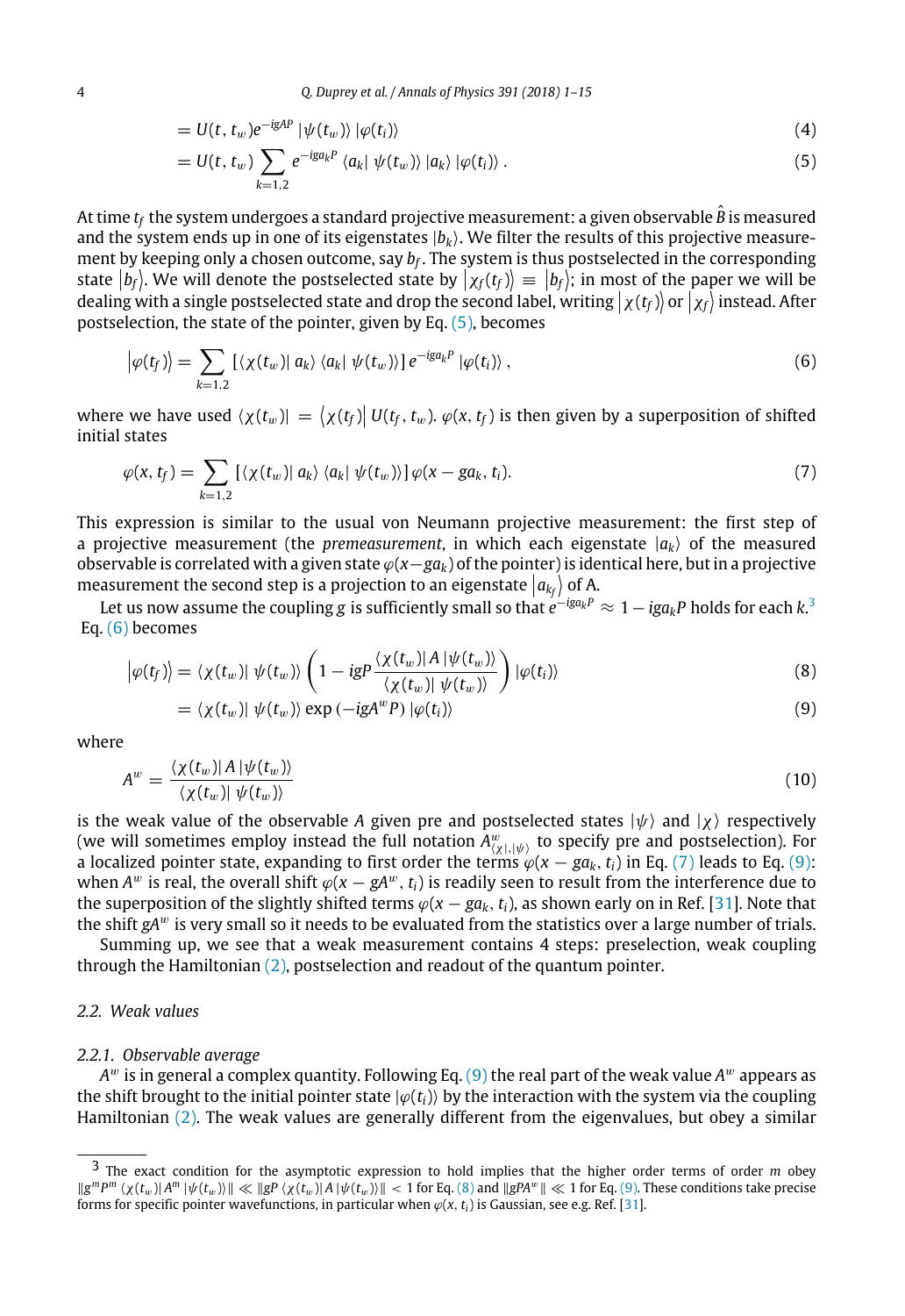relation with regard to the computation of expectation values. Indeed, the expectation value of *A* in state  $|\psi(t_w)\rangle$ , given in terms of eigenvalues by

$$
\langle \psi(t_w)|A|\psi(t_w)\rangle = \sum_f |\langle a_f| \psi(t_w)\rangle|^2 a_f, \qquad (11)
$$

can also be written in terms of weak values as

$$
\langle \psi(t_w) | A | \psi(t_w) \rangle = \langle \psi(t_w) | U^{\dagger}(t_f, t_w) U(t_f, t_w) A | \psi(t_w) \rangle \tag{12}
$$

$$
= \langle \psi(t_w) | U^{\dagger}(t_f, t_w) \sum_{f} |b_f \rangle \langle b_f | U(t_f, t_w) A | \psi(t_w) \rangle \tag{13}
$$

$$
=\sum_{f}\left|\left\langle \chi_{f}(t_{f})\right|\left|\psi(t_{f})\right\rangle \right|^{2}\frac{\left\langle \chi_{f}(t_{w})\right|\left|A\left|\psi(t_{w})\right\rangle \right|}{\left\langle \chi_{f}(t_{w})\right|\left|\psi(t_{w})\right\rangle}\tag{14}
$$

<span id="page-4-0"></span>
$$
=\sum_{f} \left| \left( \chi_f(t_f) \right) \psi(t_f) \right|^2 A^w_{\langle \chi_f |, |\psi \rangle} \tag{15}
$$

where we have used  $\left|\chi_f(t_f)\right| = \left|b_f\right|$  and  $\left|\chi_f(t_w)\right| = \left|\chi_f(t_f)\right|$   $U(t_f, t_w)$  denotes the postselected state  $\left|b_f\right|$ evolved backward in time up to  $t = t_w$ . Eq. [\(15\)](#page-4-0) is expressed in terms of the probabilities of obtaining a postselected state  $|b_f\rangle$  (instead of the probability of obtaining an eigenstate), with the rationale that  $\frac{1}{2}$ the probabilities of obtaining the postselected states are not modified by the weak coupling.

#### <span id="page-4-2"></span>*2.2.2. Vanishing weak values*

Let us start by first looking at the case of null *eigenvalues*. In a standard projective measurement, a vanishing eigenvalue implies that the state of the measurement pointer is left, untouched, remaining in the initial state: the coupling has no effect on the pointer. But the system state does change, as it is projected to the eigenstate associated with the null eigenvalue for the measured observable. For example imagine a beam of atoms incoming on a beamsplitter, after which the quantum state of each atom can be described by the superposition  $|u\rangle + |l\rangle$  of atoms traveling along the *u* pper or *l* ower paths; if a measurement of the projector onto the upper path  $\Pi_u \equiv |u\rangle \langle u|$  yields 0, then the quantum state has collapsed to |*l*⟩ and indeed one is certain to find the atom on the lower path. If the atom has some integer spin, then measuring the spin projection along some direction can yield a null eigenvalue. The atom spin state is projected to the corresponding eigenstate (as can be verified by making subsequent measurements) corresponding to no spin component along that direction.

For weak measurements, the main difference is that the system's state is not projected after the  $\omega$  weak coupling. Instead, the overall state evolves according to  $e^{-igAP}\ket{\psi(t_w)}\ket{\varphi(t_i)}\approx\ket{\psi(t_w)}\ket{\varphi(t_i)}-1$  $iA$  (*g* | $\psi$ ( $t_w$ ))) *P* | $\varphi$ ( $t_i$ ) $\rangle$ . The system state appears as essentially unperturbed except for the small fraction *g*  $|\psi(t_w)\rangle$  that couples to the quantum pointer. *A* (*g*  $|\psi(t_w)\rangle$ ) is precisely the post-interaction (or premeasured) part of the system state, corresponding to the slight change in the system state produced by the weak coupling to the quantum pointer. The weak value appears as the imprint of this coupling left on the pointer, conditioned on the final projective measurement. A *vanishing weak value* correlates successful postselection with the quantum pointer having been left unchanged despite the interaction with the system. The reason is that the quantity  $\langle \chi(t_w) | A | \psi(t_w) \rangle$ , which is the numerator in the definition  $(10)$  of  $A^w$  vanishes. We will adopt here Feynman's terminology  $[32]$  and designate this quantity by the term "transition element".<sup>[4](#page-4-1)</sup>

Hence when a weak value vanishes the coupling has no effect (though the pointer is left unchanged) as in the case of vanishing eigenvalues, but the implication is not relative to eigenvectors but to the transition elements between  $A(g|\psi(t_w)\rangle)$  and the postselected state  $|\chi(t_w)\rangle$ . Put differently, if the postselected state is obtained, then whenever  $A^w = 0$  the property represented by A cannot be detected by the weakly coupled quantum pointer. For example when the weak value of a projector  $(T_u)_{(\chi|,|\psi)}^w=0$ , this implies (i) no effective action of the coupling on the quantum pointer (that is left

<span id="page-4-1"></span><sup>4</sup> In the literature, this term is also called ''transition matrix element'' or ''transition amplitude''.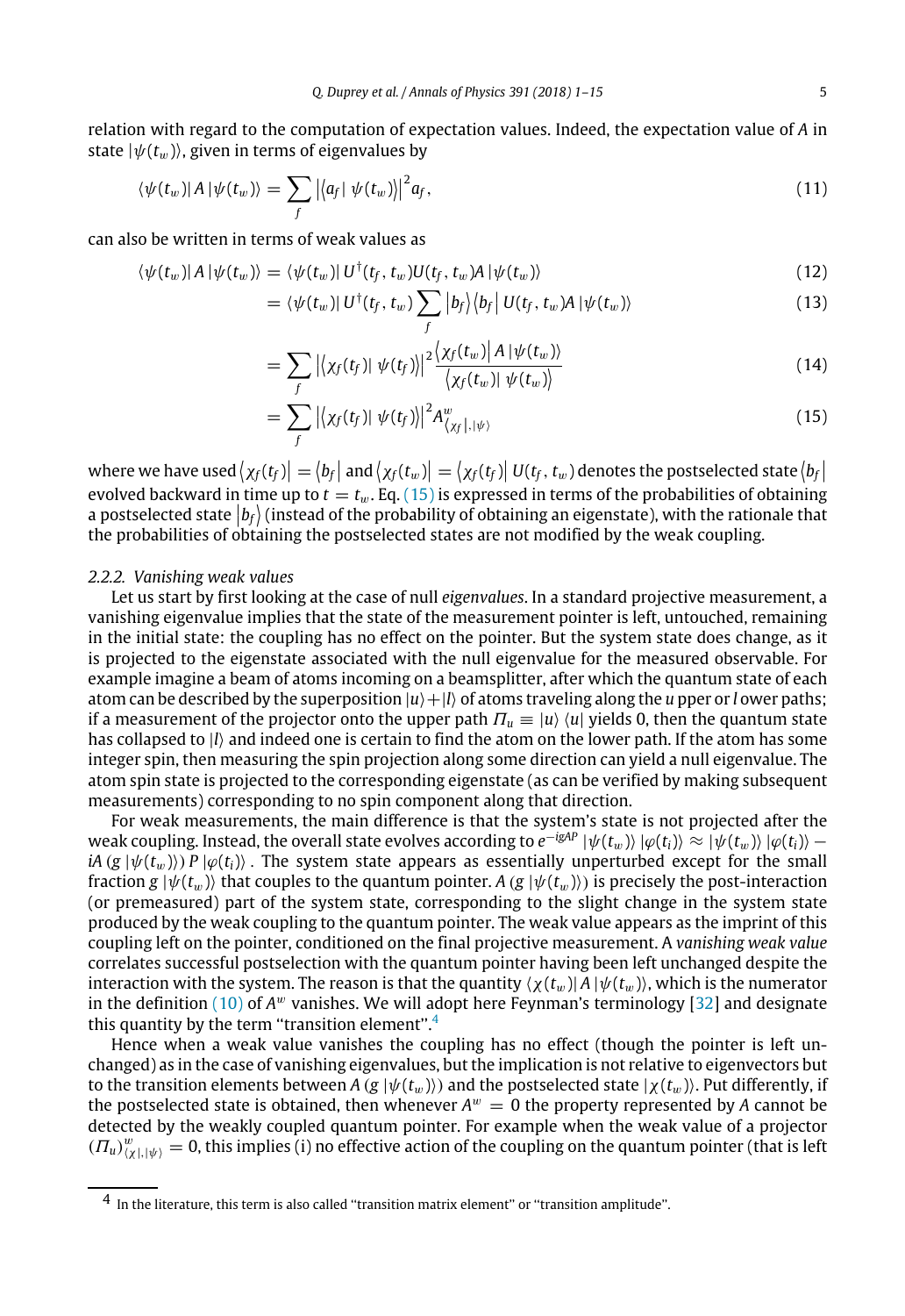<span id="page-5-2"></span>

**Fig. 1.** The ideal Quantum Cheshire Cat setup based on a 2-path interferometer. A quantum pointer is placed on each path. Each pointer interacts locally with the particle, coupling the particle observable  $A_i = \Pi_i$  or  $A_i = (\sigma_x)_i$  (where  $j = I, II$ ) to the pointer dynamical variable  $P_I$  or  $P_{II}$  resp. (*g* is the coupling strength). The particle then travels along the interferometer essentially unperturbed until it gets detected (SF is a spin flipper, required for postselection of the spin state). Successful  $\frac{1}{\sqrt{2}} \int_{0}^{\infty} \frac{1}{\sqrt{2}} \int_{0}^{\infty} \frac{1}{\sqrt{2}} \int_{0}^{\infty} \frac{1}{\sqrt{2}} \int_{0}^{\infty} \frac{1}{\sqrt{2}} \int_{0}^{\infty} \frac{1}{\sqrt{2}} \int_{0}^{\infty} \frac{1}{\sqrt{2}} \int_{0}^{\infty} \frac{1}{\sqrt{2}} \int_{0}^{\infty} \frac{1}{\sqrt{2}} \int_{0}^{\infty} \frac{1}{\sqrt{2}} \int_{0}^{\infty} \frac{1}{\sqrt{2}} \int_{0}^{\infty}$  $\Pi_l^w = 1$ ,  $(\sigma_x)_l^w = 0$  and  $\Pi_{ll}^w = 0$ ,  $(\sigma_x)_l^w = 1$  for pointers *I* and *II* respectively.

unchanged) with respect to the postselected state  $|\chi_f\rangle$  and (ii) that the state  $|\chi_f\rangle$  cannot be reached from the initial state  $|\psi(t_i)\rangle$  by the part of the system wavefunction that has interacted with the pointer in the region where  $\varPi_u$  was weakly measured.<sup>[5](#page-5-1)</sup> If instead some spin observable  $S_\gamma$  is weakly measured in some region and  $\langle S_\gamma\rangle_{\langle f|,|i\rangle}^w=0$  this implies again that (i) there is no effective action on the quantum pointer of the coupling between  $S_\gamma$  and the pointer variable, and (ii) the final spin state [f] cannot be obtained by premeasuring  $S_\gamma$  on the initial spin state  $\ket{i}$  , i.e. the fraction of the spin state that is perturbed by the interaction with the pointer and thereby transforms as  $S_\gamma$  |*i*} does not reach |*f*⟩. We will discuss in Section [6](#page-11-0) how these statements can be further interpreted. We will for the moment note that the argument encapsulated by (ii) can be logically restated as: since the final state is reached when postselection is successful, a null weak value (i.e., a vanishing transition element) implies that for this postselected system state, the property represented by the weakly measured observable cannot have been detected by the quantum pointer. Hence in some loose sense (to be refined below), that property ''was not there'', i.e. in the region where the system and weak pointer interacted.

#### <span id="page-5-0"></span>**3. The Quantum Cheshire Cat effect**

The Quantum Cheshire Cat effect, as introduced in Ref. [\[22\]](#page-14-5) is based on the Mach–Zehnder interferometer shown in [Fig. 1.](#page-5-2) Rather than elaborating on the original argument [\[22\]](#page-14-5), we will instead give a proper account of the QCC in terms of weak measurements, by filling the gaps left in the theoretical account given in [\[22\]](#page-14-5). We will mostly remain here at a technical level (interpretations will be discussed later in Section  $6$ ).

<span id="page-5-1"></span><sup>5</sup> Note that this reasonings hold for asymptotically weak couplings, those that do not affect the postselection probabilities  $\left|\left\langle \chi_f(t_f) \right| \psi(t_f) \right\rangle \right|^2$ ; otherwise terms beyond the linear expansion [\(8\)](#page-3-5) would contribute.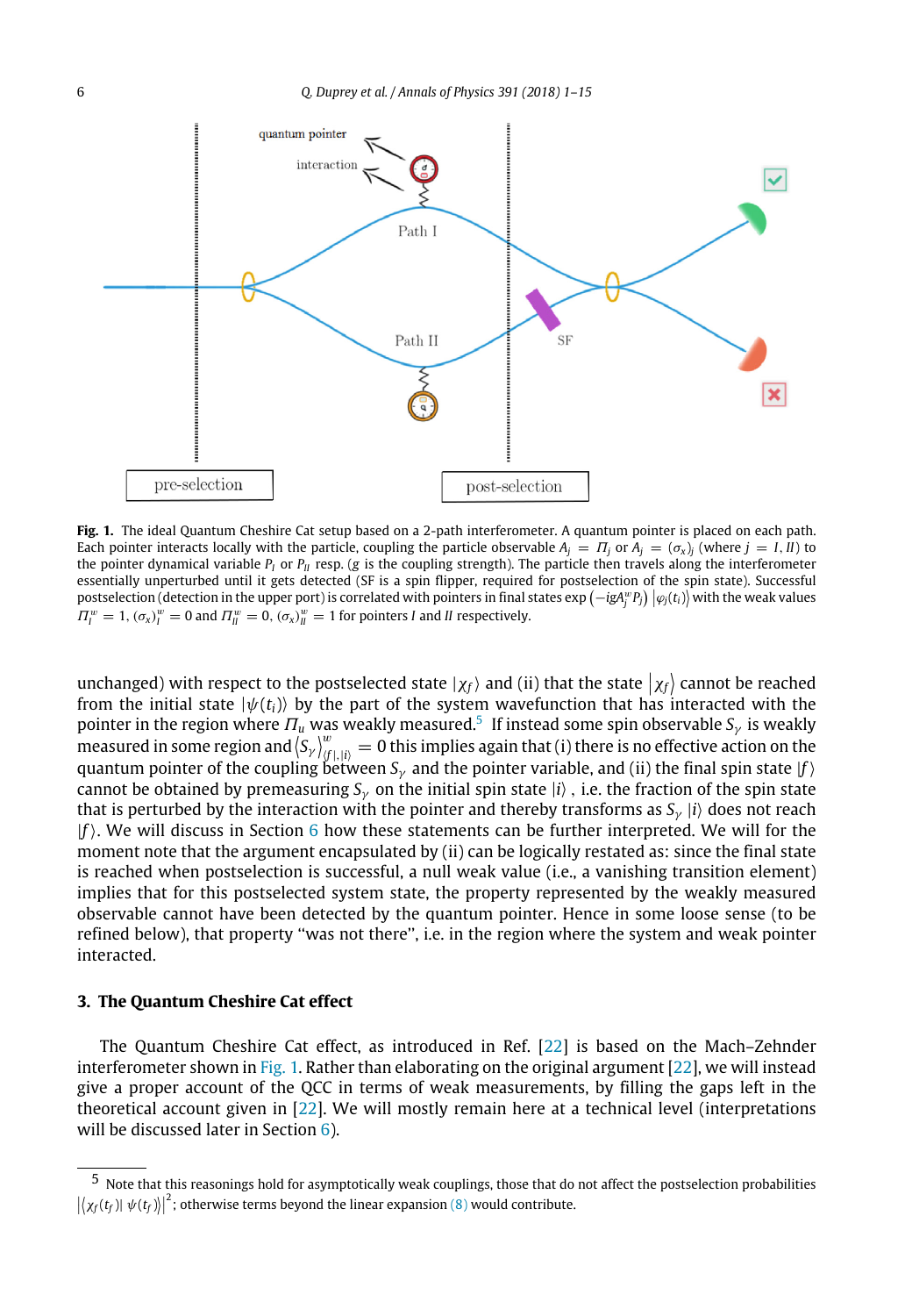Assume that a quantum particle with spin  $1/2$  enters the interferometer shown in [Fig. 1](#page-5-2) in state  $|\psi_i\rangle|s_i\rangle$  where  $|\psi_i\rangle$  is a localized wavepacket and  $|s_i\rangle$  the spin state in which the system was prepared. Let us label by *I* and *II* the upper and lower arms of the interferometer, and assume a quantum pointer in state  $|\varphi_I(t_i)\rangle$  sits on arm *I*. Hence the total system–pointer initial state is

<span id="page-6-3"></span>
$$
|\Psi(t_i)\rangle = |\psi_i\rangle |s_i\rangle |\varphi_i(t_i)\rangle. \tag{16}
$$

The system will then enter the interferometer, evolving to

<span id="page-6-4"></span>
$$
U(t, t_i) |\psi_i\rangle |s_i\rangle = \frac{1}{\sqrt{2}} (|\psi_l\rangle + |\psi_{ll}\rangle) |s_i\rangle
$$
\n(17)

and then locally interact along arm *I* through the interaction Hamiltonian [\(2\)](#page-2-1) given here by *g*(*t*)*AIP<sup>I</sup>* where index *I* emphasizes the coupling takes place only on branch *I* and *P<sup>I</sup>* is the pointer's linear momentum. *A* is a system observable that will be taken to be either the spatial projector or some spin component. After the interaction the state vector is given by Eq.  $(4)$  that takes here the form

<span id="page-6-6"></span>
$$
|\Psi(t)\rangle = U(t, t_w) \left(e^{-igA_l P_l} |\psi_l\rangle |s_i\rangle + |\psi_{ll}\rangle |s_i\rangle\right) |\varphi_l(t_i)\rangle / \sqrt{2}.
$$
 (18)

Assume finally that the system is postselected after exiting the interferometer ( $|\psi_l\rangle$ ) and  $|\psi_u\rangle$  thus overlap) in the state

<span id="page-6-5"></span>
$$
|\chi_f\rangle = (|\psi_I\rangle|s_i\rangle + |\psi_{II}\rangle| - s_i\rangle)/\sqrt{2}.
$$
\n(19)

To be definite we will choose the initial state to be prepared in state  $|s_i\rangle = |+z\rangle$  so  $|-s_i\rangle = |-z\rangle$ .

Let us now examine the final state of the quantum pointer, that will depend on the observables to which it was weakly coupled. Then, after postselection, the pointer state is given by Eq. [\(9\):](#page-3-4)

$$
\left|\varphi_{I}(t_{f})\right\rangle = \frac{1}{\sqrt{2}}\left\langle \chi_{f}\right|U(t_{f},t_{w})(\left|\psi_{I}\right\rangle + \left|\psi_{II}\right\rangle)\left|s_{i}\right\rangle \exp\left(-igA_{I}^{w}P_{I}\right)\left|\varphi_{I}(t_{i})\right\rangle \tag{20}
$$

$$
=\frac{1}{2}\exp\left(-igA_l^wP_l\right)|\varphi_l(t_i)\rangle\,.
$$

Hence the final state of the quantum pointer that was weakly coupled to *A<sup>I</sup>* depends on the weak value

$$
A_{I}^{w} = \frac{\langle X_{I} | U(t_{f}, t_{w}) A_{I} U(t_{w}, t_{i}) | \psi_{i} \rangle |s_{i} \rangle}{\langle X_{I} | U(t_{f}, t_{i}) | \psi_{i} \rangle |s_{i} \rangle}
$$
(22)

<span id="page-6-0"></span>
$$
= [\langle \psi_I | \langle +z|] A_I [|\psi_I\rangle |+z\rangle]. \tag{23}
$$

For  $A_I = \Pi_I$  (projector to the spatial wavefunction of arm *I*,  $\Pi_I \equiv |I\rangle\langle I|$ ) and  $A_I = (\sigma_x)_I$  (the spin component along the *x* axis, where *I* recalls the coupling takes place along path *I*), we obtain by using Eq. [\(23\):](#page-6-0)

<span id="page-6-1"></span>
$$
\Pi_I^w = 1 \qquad (\sigma_x)_I^w = 0. \tag{24}
$$

 $\ket{\varphi_{II}(t_f)}$  is obtained after postselection (to the same state  $\ket{\chi_f}$ ) exactly as above, yielding Similarly, a quantum pointer coupled to  $A<sub>II</sub>$  can be placed along path *II*. Its final quantum state

$$
\left|\varphi_{II}(t_f)\right\rangle = \frac{1}{2} \exp\left(-igA_{II}^w P_{II}\right) \left|\varphi_{II}(t_i)\right\rangle \tag{25}
$$

with

$$
A_{II}^w = \left[ \langle \psi_{II} | \langle -z| \right] A_{II} \left[ | \psi_{II} \rangle | + z \rangle \right]. \tag{26}
$$

This gives us for  $A_{II} = \Pi_{II}$  and  $A_{II} = (\sigma_x)_{II}$  respectively

<span id="page-6-2"></span>
$$
\Pi_{\parallel}^w = 0 \qquad (\sigma_x)_{\parallel}^w = 1. \tag{27}
$$

The conjunction of Eqs.[\(24\)](#page-6-1) and [\(27\)](#page-6-2) defines the quantum Cheshire Cat effect. Indeed, the quantum pointer coupled to the system on path *I* only detects the spatial wavefunction, but the interaction with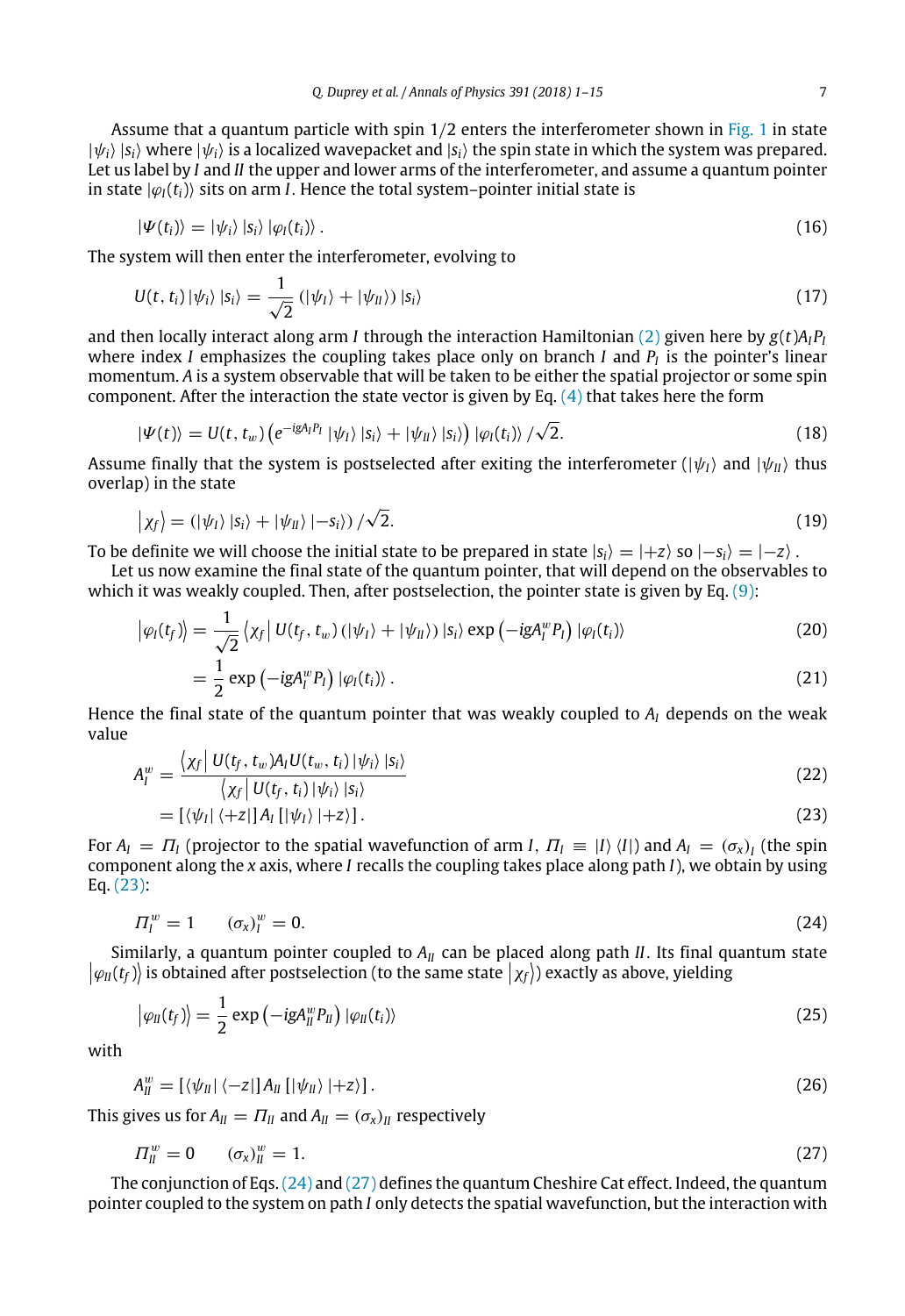the spin component σ*<sup>x</sup>* has no effect. Conversely along arm *II*, a quantum pointer picks up a shift due to the coupling with the system's spin component  $\sigma_x$  but the coupling to the spatial wavefunction along path *II* has no effect on the pointer.

Following our discussion on null weak values in Section [2.2.2,](#page-4-2) the fact that the particle cannot be seen on path *II* means that the slight change brought to the spatial wavefunction of the system by the interaction with the weakly coupled pointer on path *II* cannot be postselected in the state  $|\chi_f\rangle$  (the transition element  $\langle \chi_f | \Pi_{II} | \psi_i \rangle$  vanishes). Similarly the spin component  $\sigma_{\chi}$  is not detected on arm *I* because the postselected spin state  $\ket{+z}$  cannot be reached by the part  $\sigma_{\sf x}\ket{+z}$  of the spin state that has been modified by coupling (the transition element ⟨+*z*| σ*<sup>x</sup>* |+*z*⟩ vanishes). Note that in principle different weak measurements can be made jointly, on both arms, or subsequently, on the same arm (since for an asymptotically weak interaction, to lowest order, only the unperturbed part of the system state is taken into account when the system interacts with a subsequent weak pointer).

## <span id="page-7-0"></span>**4. Experimental implementations of the Quantum Cheshire Cat**

#### <span id="page-7-2"></span>*4.1. Experiment in a neutron interferometer*

A few months after the publication of the Quantum Cheshire cat paper by Aharonov et al. [\[22\]](#page-14-5), an experimental realization of the QCC effect was implemented [\[24\]](#page-14-6) with single neutrons in a Mach–Zehnder-like triple-Laue interferometer. Due to strong experimental constraints, the scheme employed in the experiment was significantly different from the ideal QCC scheme described in Section [3.](#page-5-0) In particular, it was not experimentally feasible to couple quantum pointers to the neutron inside the interferometer; instead, the weak values were inferred from the intensities of the detected neutron signal after postselection. While the weak values determined experimentally were in excellent agreement with Eqs.  $(24)$  and  $(27)$  defining the OCC effect, the fact that weak measurements were not made (the weak values were instead inferred from intensities measured after making transformations) has implications concerning the validity of the observation of the QCC effect, as we now detail below.

Rather than summarizing the experiment as described in Ref. [\[24\]](#page-14-6), we will highlight the differences with the theoretical QCC proposal. For simplicity we will employ the same pre and postselected states employed in the theoretical proposal [\[22\]](#page-14-5) and in Section [3](#page-5-0) (in the experiment pre and postselected states were inverted relative to the theoretical proposal, but this has no consequence for our present discussion).

The crucial difference between the QCC theoretical proposal and the neutron experiment is the lack of quantum pointers interacting with the neutron (or the lack of additional degrees of freedom of the neutron that would act as such pointers). Hence there is no such thing as the state vector  $|\varphi_I(t_i)\rangle$ in Eq.  $(16)$  or in any of the equations below Eq.  $(16)$ . This is of course a radical departure from the weak measurement formalism introduced in Section [2.](#page-2-0) Instead of relying on weak measurements, the neutron QCC experiment is based on introducing external potentials along the arms. These interactions modify the postselected intensity (i.e., the neutrons detected in the postselected state) relative to the intensity obtained without the interaction in that arm.

The spatial projector weak values are obtained by inserting an absorber on arms *I* or *II*. The absorber is not a quantum pointer: it is modeled by an external decay potential  $V_j = e^{-iM_j}$  where *j* stands for either arm *I* or *II*; *M* is the absorption coefficient. For *M* small, some simple manipulations lead to [\[24\]](#page-14-6)

<span id="page-7-1"></span>
$$
\mathcal{I}_j^{abs} = \left| \left\langle \chi_f \right| U(t, t_i) \left| \psi_i \right\rangle \left| + z \right\rangle \right|^2 \left( 1 - 2M_j \Pi_j^w \right) = \mathcal{I}_0 \left( 1 - 2M_j \Pi_j^w \right) \tag{28}
$$

where  $\mathcal{I}_0 = |\langle \chi_f | U(t, t_i) | \psi_i \rangle | + z \rangle|^2$ , obtained from Eqs. [\(17\)](#page-6-4) and [\(19\),](#page-6-5) defines the detected reference where  $z_0 = |\langle X_f | O(t, t_i) | \psi_i \rangle | \pm z_i|$ , obtained from Eqs. (17) and (19), defines the detected reference intensity after postselection. Hence the experimental observation of  $\mathcal{I}^{abs}_j$  when the absorber is placed on arm  $j$  allows to extract the weak value  $\Pi_j^w$ . But no weak measurement has been made: instead of a weak interaction, we have imposed a strong interaction that happens with a small probability; instead of a pointer whose state would reflect the effect of the coupled observable on the quantum state of the pointer, we are inferring the presence of neutrons along path *I* by the fact that the relative number of postselected neutrons decreases. Hence a postselected neutron does not carry any signature of the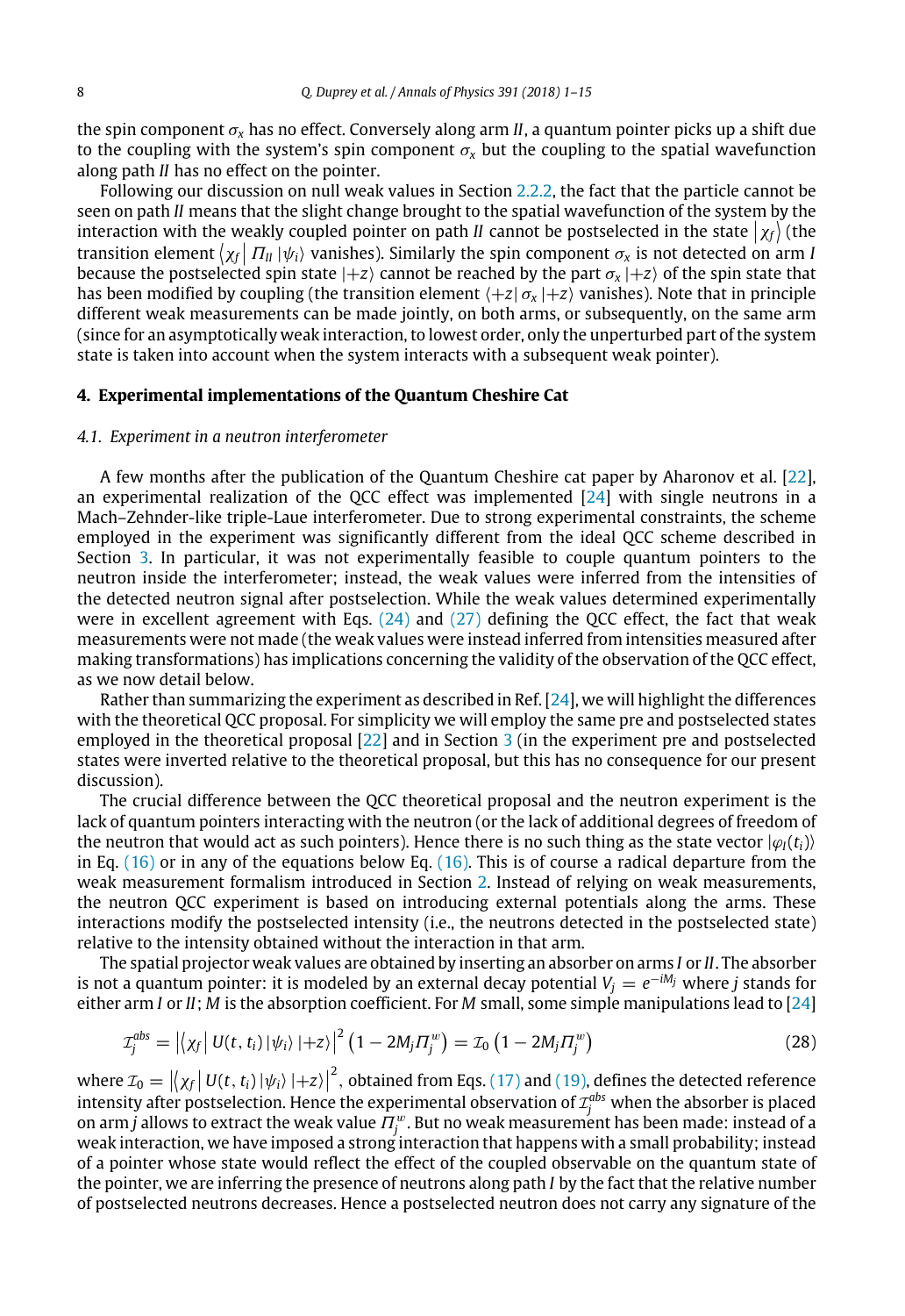interaction (precisely because the neutrons that have interacted with the absorber on path *I* have been absorbed and have thus vanished). This does not entail that one cannot conclude from Eq. [\(28\)](#page-7-1) that the neutrons can only reach postselection by going through path *I*: indeed when an absorber is placed along path *I* this is reflected by the fact that  $\mathcal{I}_I^{abs}/\mathcal{I}_0 < 1$  while an absorber along path *II* has no effect on the intensity,  $\mathcal{I}_2^{abs}/\mathcal{I}_0 = 1$ . However this conclusion does not rely on weak measurements nor on weak values but only on the relative intensities, consistent with the fact that no coupling to a quantum pointer has taken place: no observable has been weakly measured. Instead, the conclusion  $\Pi_{II}^w = 0$ is made from the lack of backaction of the strong interaction with the absorber on the postselected neutron intensity (see [Fig. 2\)](#page-9-0).

For the spin component weak value the same objection can be made, now with more serious consequences. The external potential employed is the one for a magnetic moment in a magnetic field *B*<sup>*j*</sup> oriented along the *x* axis,  $W_i = -\gamma(\sigma_x) \cdot B_i/2$  where  $\gamma$  is the gyromagnetic ratio and the index *j* means that *B<sup>j</sup>* is non-zero only in a region along arm *j* (and thus affects only the magnetic moment  $\gamma(\sigma_x)_j$  on arm *j*). Since  $\int dt W_j = \alpha(\sigma_x)_j/2$ , where  $\alpha$  is the precession angle induced by the magnetic field, we have for small  $\alpha$ 

$$
e^{-i\int dt W_j} U(t_w, t_i) |\psi_i\rangle |s_i\rangle = \left[1 + i\frac{\alpha}{2}(\sigma_x)_j - \frac{\alpha^2}{8} \Pi_j\right] (|\psi_l\rangle |s_i\rangle + |\psi_{ll}\rangle |s_i\rangle) / \sqrt{2}.
$$
 (29)

Note that the second order term is needed because postselection leads here to intensities, not to pointer shifts [compare with Eq. [\(18\)\]](#page-6-6). Postselection indeed yields

<span id="page-8-1"></span>
$$
\mathcal{I}_j^{mag} = \left| \left\langle \chi_f \right| U(t, t_i) \left| \psi_i \right\rangle \right| + z \right\rangle \left| \left( 1 + \frac{\alpha^2}{4} \left| \left( \sigma_x \right)_{j}^w \right| \right|^2 - \frac{\alpha^2}{4} \Pi_j^w \right) \tag{30}
$$

where  $\mathcal{I}_0 = |\langle \chi_f | U(t, t_i) | \psi_i \rangle | + z \rangle|^2$  is again the reference intensity and  $\mathcal{I}_j^{mag}$  the detected intensity when a magnetic field is applied on arm *j*.

In the neutron experiment, Eq. [\(30\)](#page-8-1) is employed to compute  $|(\sigma_x)_j^w|$  from the observed relative intensities  ${\cal I}^{mag}_j/{\cal I}_0$ . The term  $\varPi^{w}_j$  was taken from the value inferred experimentally from Eq. [\(28\),](#page-7-1) though it would also have been consistent to use  $\delta_{I,j}$  instead. Indeed  $(\sigma_x)^2_j = 1_j$  (the identity along arm *j*) but upon postselection  $1_j$  ( $|\psi_I\rangle\ket{s_i} + |\psi_{II}\rangle\ket{s_i}$ ) vanishes for  $j = I$ . The upshot is that while the theoretical prediction  $(\sigma_x)^w = 0$  can be recovered experimentally from  $\mathcal{I}^{mag}_l$  by fitting Eq. [\(30\),](#page-8-1) the magnetic field along arm *I* nevertheless has an effect on the spin  $\sigma_{\sf x}$  through the last term  $-\alpha^2/4$  of Eq. [\(30\),](#page-8-1) a point that was made in Ref. [\[29\]](#page-14-9). In this particular experiment this effect can be claimed to be systematic (in the sense that it does not depend on the field orientation  $-$  i.e., which spin component couples with the field), but it is there nonetheless: the appearance of higher order terms is generic when inferring weak values from intensity measurements, rather than making genuine weak measurements.

#### *4.2. Experiment with single photons*

A QCC experiment with photons was carried out very recently [\[25\]](#page-14-7). The authors make clear from the start that their setup is based on the one implemented in the neutron experiment, where the photon polarization takes the place of the neutron spin (the polarization state along the interferometer arms is |*H*⟩ or |*V*⟩ instead of the spin states |+*z*⟩ and |−*z*⟩, and the circular polarization weak value replaces  $(\sigma_x)^w$ ). Indeed, leaving aside the specificities of the photon experiment (use of a Sagnac interferometer, coincidence detection with the heralded photon), the scheme employed in Ref.  $[25]$  in order to display the QCC effect is identical to the neutron experiment: the presence weak value  $\Pi_j^w$  is inferred from the photon counts with/without an absorber placed along the arms, and the polarization weak value is inferred from photon counts with/without a rotation of the polarization induced by half wave plates. This similarity can be seen directly by comparing Eqs. (3) and (6) of Ref. [\[25\]](#page-14-7) with Eqs. [\(28\)](#page-7-1) and [\(30\)](#page-8-1) given above for the neutron experiment respectively.

<span id="page-8-0"></span>Hence, our remarks made above for the neutron experiment also hold for this photon experiment: no weak measurements were made, and inferring weak values from measured intensities does not give an unambiguous demonstration of the Cheshire cat effect. It is noteworthy that the authors of Ref. [\[25\]](#page-14-7) point out in their Conclusion that their observed measurement statistics can be understood without recourse to weak values.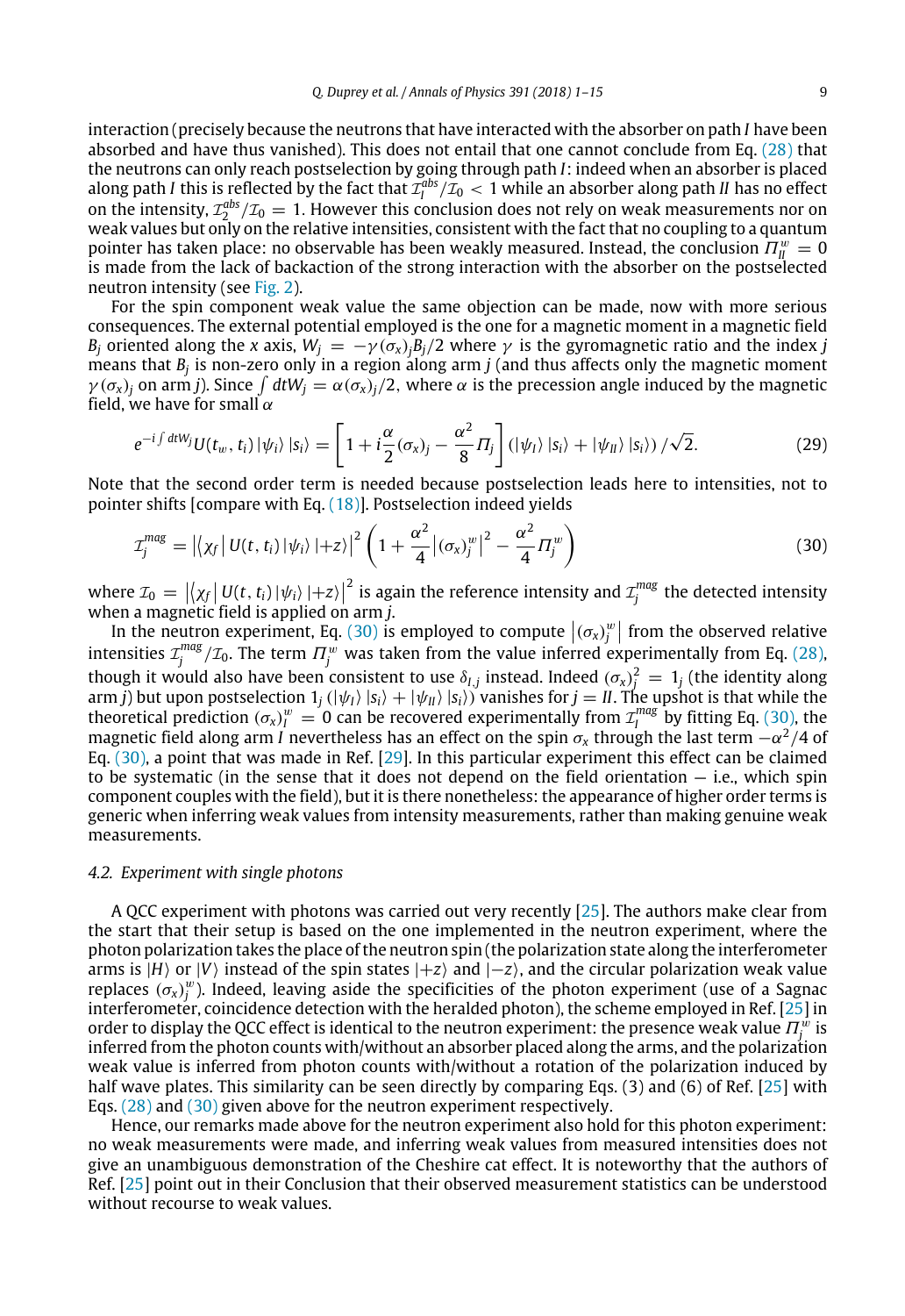<span id="page-9-0"></span>

**Fig. 2.** Schematic representation of the differences between the ideal Quantum Cheshire Cat setup proposed theoretically and the experimental implementation with neutrons [\[24\]](#page-14-6). These differences also apply to a similar experiment performed with photons in a Sagnac-like interferometer [\[25\]](#page-14-7) (see text).

#### **5. Criticism of the QCC in the literature**

#### *5.1. General remarks*

The Quantum Cheshire Cat scheme has been criticized by several groups [\[5](#page-13-2)[,26–](#page-14-8)[29\]](#page-14-9). At the basis of the criticism there is the underlying idea that claiming separation of a property from a particle is preposterous. However the criticism was not always carefully formulated. Most of the works did not clearly discriminate the original theoretical proposal from the neutron experimental implementation (which as we have shown above are very different). They were also not rigorous when making assertions concerning the disembodiment, often using terms in plain English (which can be at best an interpretation of the QCC effect) rather then scrutinizing the technical definition of the QCC effect in terms of weak measurements; actually most of these works with the exception of Ref. [\[5\]](#page-13-2) did not base their arguments on the characteristics of the weak measurements framework, that was generally ignored.

As a result, the criticism did not deliver clarification. We study below the main arguments that were given in the criticisms and assess their relevance. The first class of arguments involves the detected intensities, a second type of arguments invokes interference, while other arguments attempt to discard the possibility of disembodiment.

# *5.2. Intensities*

The work by Stuckey et al. [\[29\]](#page-14-9) criticizes the QCC neutron experiment only, on the basis that the detected intensities when the spin weak value is  $(\sigma_x)^w_{I}=0$  still shows the effect of the magnetic field (they do accept that the absorber's effect on the intensities is a proof that the particle did not take path *II*). Their argument starts from the identity

$$
e^{-i\alpha\sigma_x/2} = \cos\frac{\alpha}{2}I - i\sin\frac{\alpha}{2}\sigma_x.
$$
\n(31)

Stuckey et al. point out that the magnetic field has an effect on the intensities through the cos  $\frac{\alpha}{2}$  term: 2 to lowest order this term is quadratic, exactly as the term containing the weak value contribution.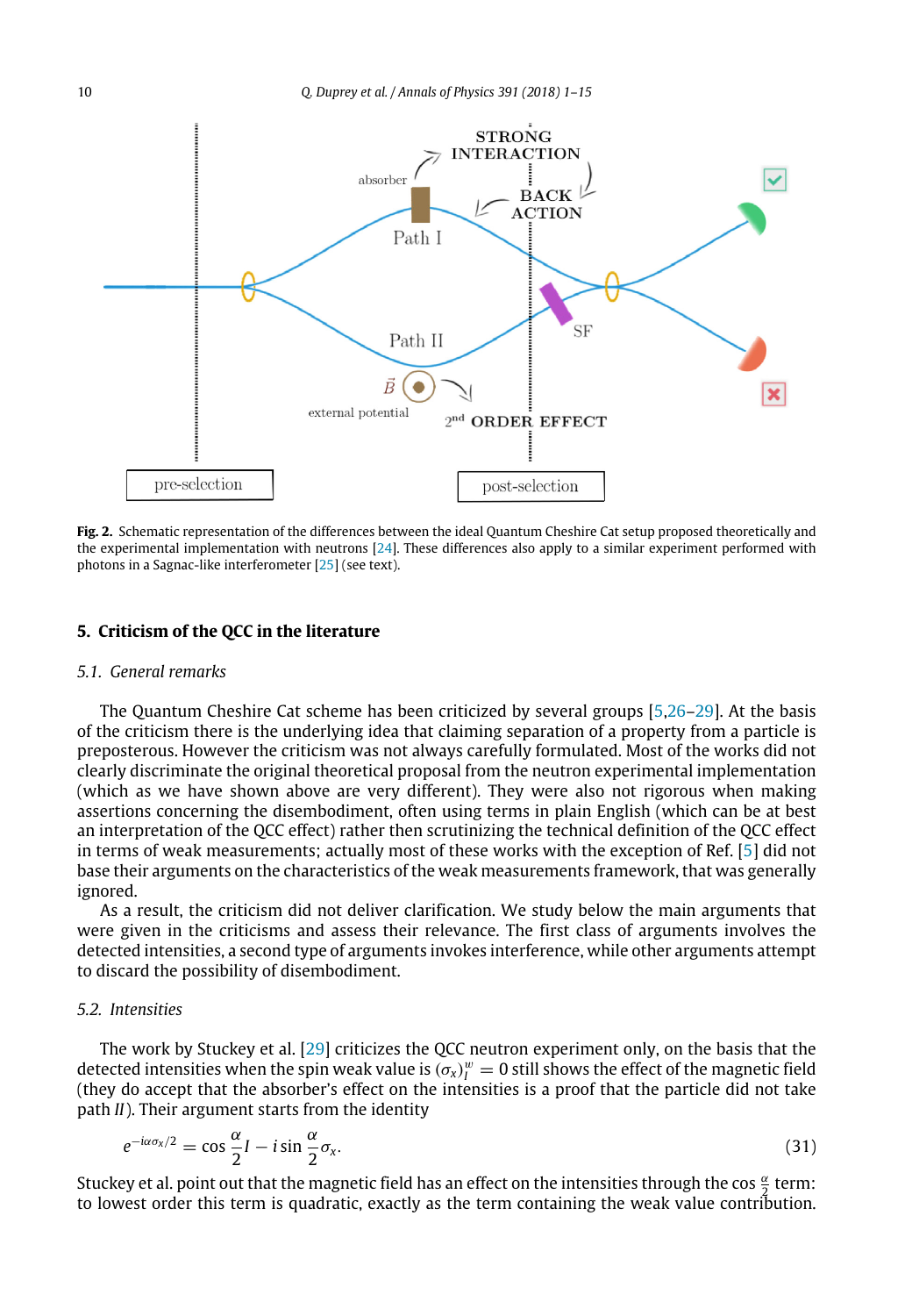So they conclude that this contradicts the statement according to which the spin component  $\sigma_x$  did not travel through arm *I*. This argument is technically correct as far as intensities are concerned; it is equivalent to the observation we made below Eq. [\(30\).](#page-8-1) However this argument does not involve weak measurements (although we know from our discussion above that the QCC is defined from weak measurements that leave the post-selected intensities of the system undisturbed), nor does Ref. [\[29\]](#page-14-9) propose an alternative framework for a non-destructive measurement that would ascribe a non-zero value to the spin component on arm *I*, despite the fact that  $(\sigma_x)^w = 0$ . Still it is valuable to remark that Stuckey et al. [\[29\]](#page-14-9) leave open the possibility of observing a genuine QCC.

In a very different work Atherton et al. [\[28\]](#page-14-14) performed a classical optics experiment based on a Mach–Zehnder type interferometer. They start with polarized beams and compare the intensities obtained on one of the output ports with or without an absorber or a polarization rotating plate inserted on either arms *I* or *II* (a polarizer ensures postselection of the detected beam). This setup indeed mimics the neutron experiment described in Section [4.1.](#page-7-2) The observed electric field intensities display the same behavior as the neutron counts. On this basis, Atherton et al. conclude that there is nothing quantum about the QCC effect, that in their view is an ''illusion''. This classical physics experiment has the merit of highlighting the fact that the observed intensities in the neutron experiment do not need to be interpreted with the weak measurements formalism, since no quantum weak values can be obtained with classical beams. However attempting to draw conclusions on the value of quantum observables from a classical optics experiment is an impossible task: the classical beams travel through both arms, so what could the Cheshire cat effect mean in this context? Instead a single neutron obeys the standard quantum rule of projective measurements and cannot be found simultaneously on both arms. Atherton et al. do not define precisely the analogue of the quantum observable  $\sigma_x$  and there is no mention of anything that can play the role of weak values in their work, although they are necessary to precisely define the QCC effect. Therefore the findings of Ref. [\[28\]](#page-14-14) are only relevant to the specific implementation of the neutron experiment summarized in Section [4.1,](#page-7-2) not to the QCC effect itself.

### *5.3. Interference*

In an interesting paper, Correa et al.  $[26]$  assert that the QCC effect arises from "simple quantum interference''. They mean by that statement that a quantum pointer remaining unchanged (as this happens for vanishing weak values) results from the interference of almost perfectly overlapping final pointer states. This remark is uncontroversial — this is of course the way weak measurements work in general [see Eq. [\(6\)\]](#page-3-2), as shown early in a 1989 work [\[31\]](#page-14-12). Significantly, Correa et al. explicitly introduce the quantum pointer states (our states  $|\varphi(t_i)\rangle$  of Sections [2](#page-2-0) and [3\)](#page-5-0) but treat the pointersystem interactions in an ad-hoc way, by stating in words how these pointer states are transformed, rather than introducing an interaction Hamiltonian such as our Eq. [\(2\).](#page-2-1) Hence weak values do not explicitly appear in their treatment, but the motion of the weakly coupled pointer states are recovered by the superposition of the quantum state after postselection, see our Eq. [\(7\).](#page-3-3)

However in our view the Quantum Cheshire Cat effect does not depend on the underlying mathematical formulation of the pointers motion, but on giving a physical meaning to these motions, as we now discuss for the most salient physical property claimed to characterize the QCC effect, disembodiment.

### *5.4. Disembodiment*

The main objective of the criticisms seems to undermine the claim made in the original proposal by Aharonov et al. that Eqs. [\(24\)–](#page-6-1)[\(27\)](#page-6-2) could imply disembodiment of the particle from one of its properties. Correa et al. [\[26\]](#page-14-8) write that their interference argument allows them to interpret the QCC phenomenon without appealing to disembodiment, but they do not produce a full reasoning that would support this claim. Indeed, the interference account of the quantum pointer dynamics does not endorse nor disprove the ''disembodiment'' claim: the superposition of state vectors is a Hilbert space feature, that at least according to standard quantum mechanics is only a mathematical description aimed to compute probabilities. The authors of Ref. [\[26\]](#page-14-8) do not elaborate on whether their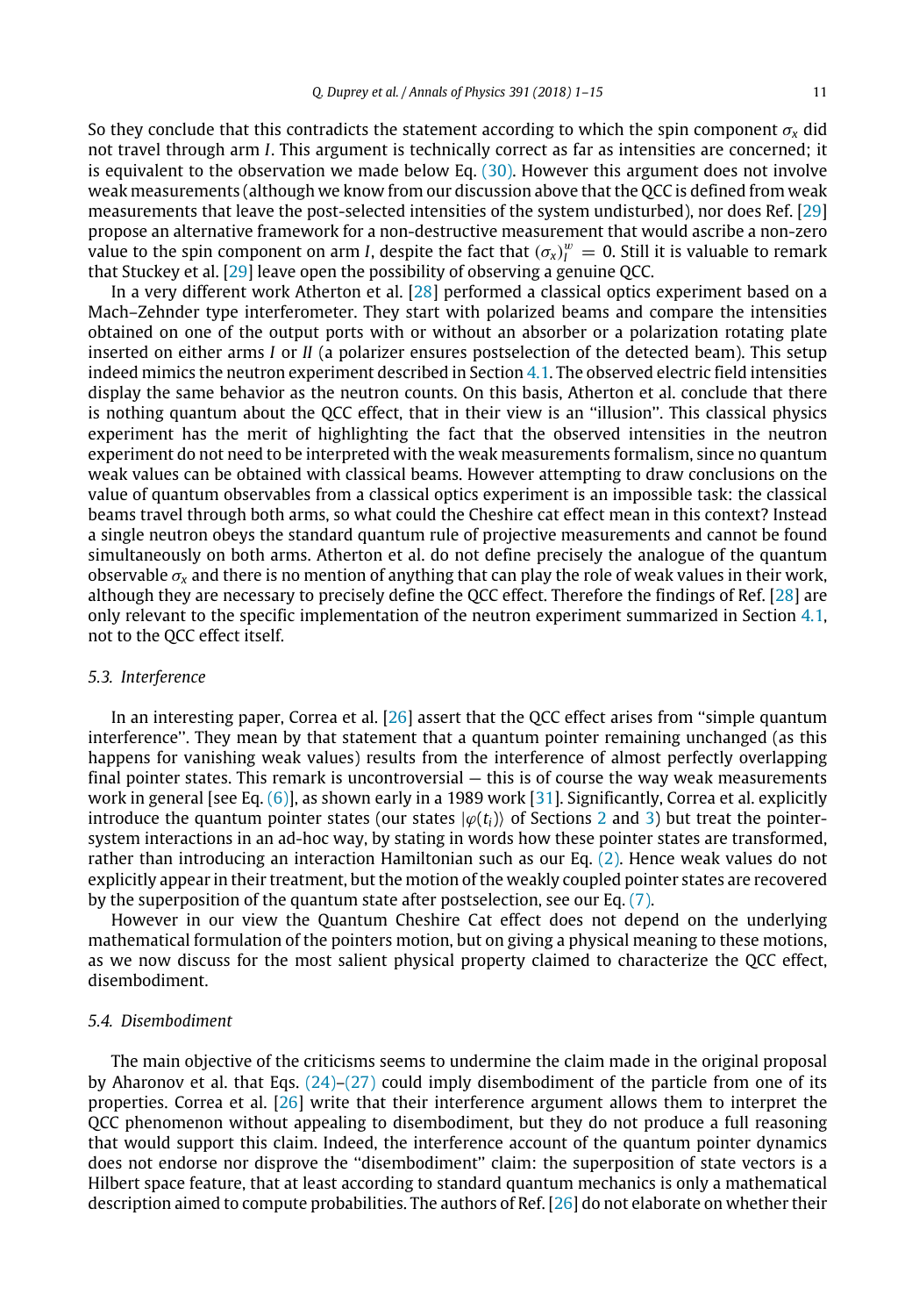argument implies going beyond this standard view, for example by endowing the state vectors with some ontological features that would then propagate along both arms. Instead, whether the motion of the quantum pointers weakly coupled to the particle's position or spin component is indicative of disembodiment depends on a framework ascribing properties to a quantum system in the absence of a projective measurement. The weak measurements formalism constitutes such a framework, and discarding the possibility of disembodiment implies either replacing the WM formalism with some alternative proposition, or refuse that quantum properties can be defined beyond projective measurements. This point will be further discussed in Section [6.](#page-11-0)

Michielsen et al. [\[27\]](#page-14-15) also objected on disembodiment by running numerical experiments. Strictly speaking their work only applies to the neutron experiment. They simulate the observed interferences with/without absorbers/spin rotators on arms *I* and *II*. The simulation is based on a discrete event learning model, in which particles act as messengers in such a way that the particle counts in the outgoing ports of a Mach–Zehnder interferometer quickly converge towards the quantum probabilities. Such a model was previously employed to reproduce intensities in neutron interferometric experiments [\[33\]](#page-14-16), so Ref [\[27\]](#page-14-15) is an extension of that previous work so as to include the absorber/rotator interactions. In any case Michielsen et al. do not consider quantum pointers and weak measurements in their model, and while it would be interesting to investigate if the Quantum Cheshire Cat can be properly formulated within the discrete event learning model by including the coupled quantum pointers explicitly, their results are not relevant to the QCC effect as we have properly defined it.

# <span id="page-11-0"></span>**6. Discussion**

# *6.1. General remarks*

The main property characterizing the Quantum Cheshire Cat seen here is that for a fixed initial and final state of the system (photon, neutron), the state of a quantum pointer weakly coupled to the system's spatial wavefunction is modified for a pointer placed along path *I* but not for a pointer placed along path *II*. If the quantum pointer is coupled to the spin component  $\sigma_x$  instead, the opposite behavior is obtained. Since neither the neutron nor the single photon experiments have recourse to weak pointers, criticizing the experiments done so far as not having realized the QCC is legitimate. However we have seen that some authors of the criticism did not clearly discriminate the experimental implementations from the ideal QCC. For instance Atherton et al. [\[28\]](#page-14-14) and Michielsen et al. [\[27\]](#page-14-15) criticize the neutron experiment, but from there cast suspicion on the ideal theoretical scheme as being an ''illusion''.

While doing so is strictly speaking inconsistent, the common element underlying the criticism of the Quantum Cheshire Cat formulated in Refs. [\[26](#page-14-8)[–29\]](#page-14-9) is to refute the idea of a spatial separation between the particle and one of its properties. Unfortunately, rather than starting from the technical definition of the QCC and from there prove that this definition cannot imply a spatial separation, Refs. [\[26](#page-14-8)[–29\]](#page-14-9) do not specify the assumptions they make concerning the possibility of ascribing properties to a quantum system in the absence of a projective measurement. The weak measurements formalism proposes a framework accounting for such properties, and from there a technical definition for spatial separation is obtained in terms of weak values. This is arguably different than taking the term ''spatial separation'' in a literal sense, that would disregard the well-known conceptual difficulties of the standard quantum formalism in giving an unambiguous account of the physical state and properties of a system. These difficulties are ultimately due to the fact that contrary to classical mechanics or classical optics, the relationship between the theoretical terms of quantum mechanics and physical reality are unknown, and most often denied. Hence relying on pointers to assess the value of the property of a quantum system is crucial; this in turn hinges on employing an explicit conceptual and interpretative framework.

#### *6.2. Technical and conceptual aspects*

The Quantum Cheshire Cat is technically defined by Eqs.  $(24)$  and  $(27)$  in the context of weak measurements with postselection that do not affect the coherence of the system. So the first question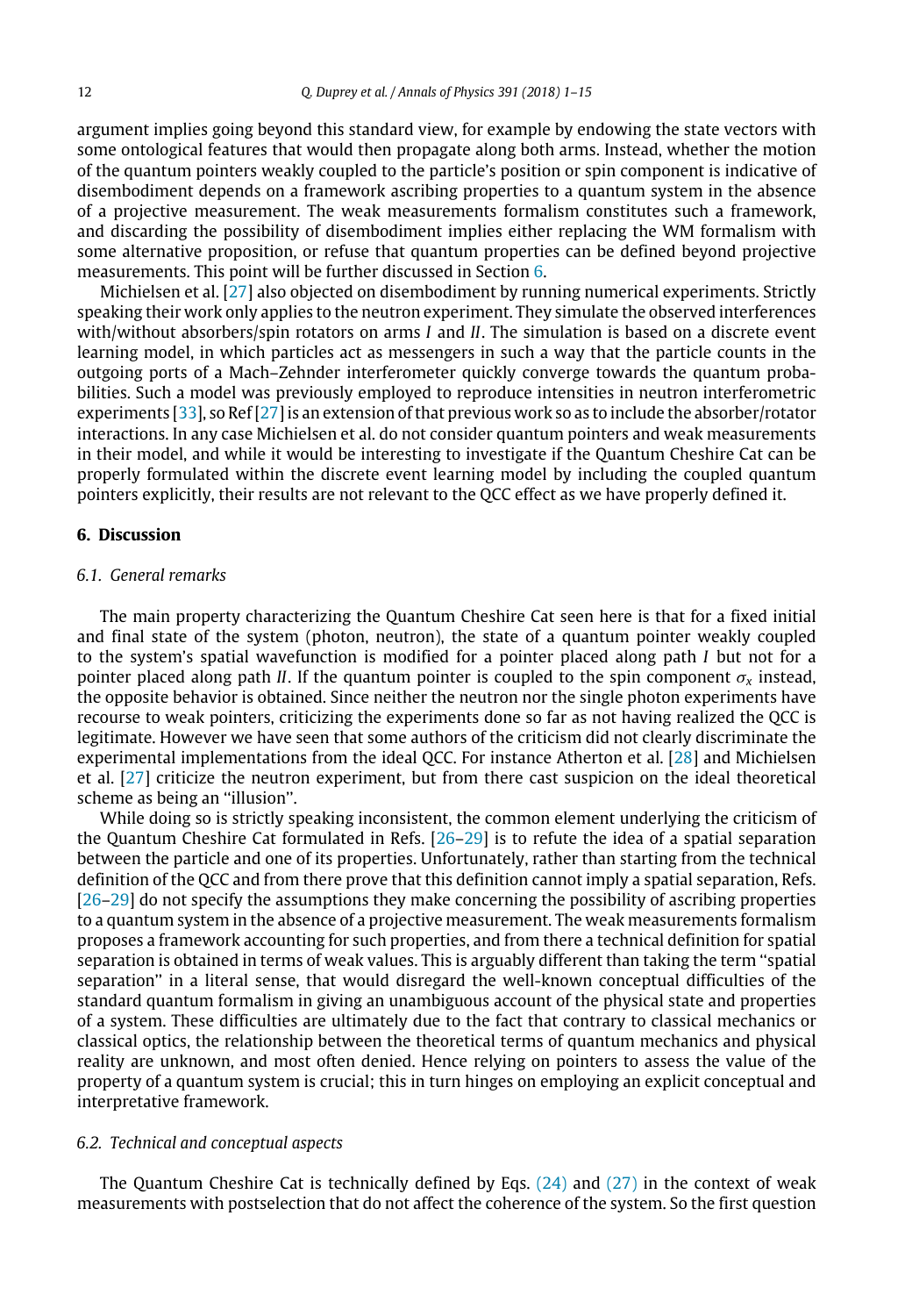is whether one can have Eqs.  $(24)$  and  $(27)$  (in the context of weak measurements) while still being able to assess the particle can be found on path *II*, or that spin component  $\sigma_x$  can be found along path *I* (conditioned on successful postselection). In order to answer this question, the authors of Refs. [\[26](#page-14-8)[–29\]](#page-14-9) do not take into account the fact that some type of measurement or interaction (presumably different from the weak measurement protocol) needs to be proposed. Otherwise it is impossible to assert anything about the system properties. In particular, relying on the state vector, as done in [\[26,](#page-14-8)[29\]](#page-14-9), is insufficient: every quantum physicist agrees that the total state vector is in a superposition state along both paths, and that postselection will imply a certain correlation due to interference. But the quantum axiomatics remain silent on the meaning of the state vector, that may be taken as a simple computational tool (this is the standard view conveyed in textbooks), or as an element of a more elaborate ontology, but clearly not in a literal manner as representing a classical

#### *6.3. Interpretations*

This leads us to the second question: does the technical definition of the QCC recalled in the preceding paragraph necessarily imply some form of spatial separation, or disembodiment? The answer depends on how the quantum pointer's motions are interpreted. Indeed, the pointers measure weak values, and null weak values are null transition elements. And transition elements are welldefined quantities in standard quantum mechanics.

field that would propagate simultaneously along both arms of the interferometer.

Now having pointers measuring transition elements does not fit with the eigenstate–eigenvalue link (by which the value of the property represented by the observable is associated with a quantum state of the system). This would be impossible given the aim of the WM scheme, as recalled at the beginning of Section [2:](#page-2-0) a given weak value is not associated with a given state of the system, but with the transition of the (time-evolved) preselected state to the postselected state induced by the weak coupling between system and pointer observables. As we have seen in Section [2.2.2,](#page-4-2) vanishing transition amplitudes imply that the final postselected state cannot be reached by the part of the system state that has been perturbed by the weak interaction with the quantum pointer.

Hence  $\Pi^w_{\rm II}=0$  implies that the transformation generated on the preselected state by premeasuring Π*II* does not reach the postselected state. If one upholds an interpretation in which a property relies on projection to an eigenstate, then measuring a vanishing transition element has no bearing on a statement concerning property ascription. This is the criticism developed by Sokolovski [\[5\]](#page-13-2). In the terminology of Ref. [\[5\]](#page-13-2), the transition amplitudes belong to ''virtual paths'', that do not describe the real path of a particle. Indeed, according to this view, only a strong projective measurement can tell us if the particle is or not in arm *II*. A projective measurement creates a ''real path'' that precludes the possibility of measuring any other property on the arm in which the particle is not found (otherwise the uncertainty principle would be violated), so that by that account a real path cannot accommodate the idea of spatial separation. If we do not perform a projective measurement, but measure instead a null weak value, then we know that the transition element  $\langle \chi_f | \Pi_{II} | \psi_i \rangle$  vanishes, but this only characterizes the reaction of the system to a small perturbation and should not be taken as a measurement of the position of the particle.

While this point of view is consistent, it is also possible to go further in interpreting transition elements as characterizing system properties. The null weak value operationally means that the pointer state corresponding to the particles detected in the postselected state is unaffected by the presence of weak interactions. Accordingly  $\Pi_{II}^w = 0$  implies that the particle's presence cannot be detected by a quantum pointer weakly interacting with the spatial wavefunction on path *II and* be detected in the chosen postselection state  $|\chi_f\rangle$  [Eq. [\(19\)\]](#page-6-5): such a correlation is forbidden by standard quantum mechanics, as the transition element  $\chi_f | \Pi_{II} | \psi_i \rangle$  vanishes. On this basis it is possible to uphold that the final state cannot have been reached by taking path *II* (otherwise the weakly coupled pointer along arm *II* would have been displaced upon postselection). In a crude sense, we can say that the particle has not been in arm *II*.

The same reasoning can be made concerning the spin component.  $(\sigma_{\rm x})^w_{I} = 0$  because the transition element  $\bra{+z}(\sigma_x)_I\ket{+z}$  vanishes. A vanishing transition element means that the transformed part of the spin state resulting from coupling  $\sigma_x$  weakly to a quantum pointer on path *I* is orthogonal to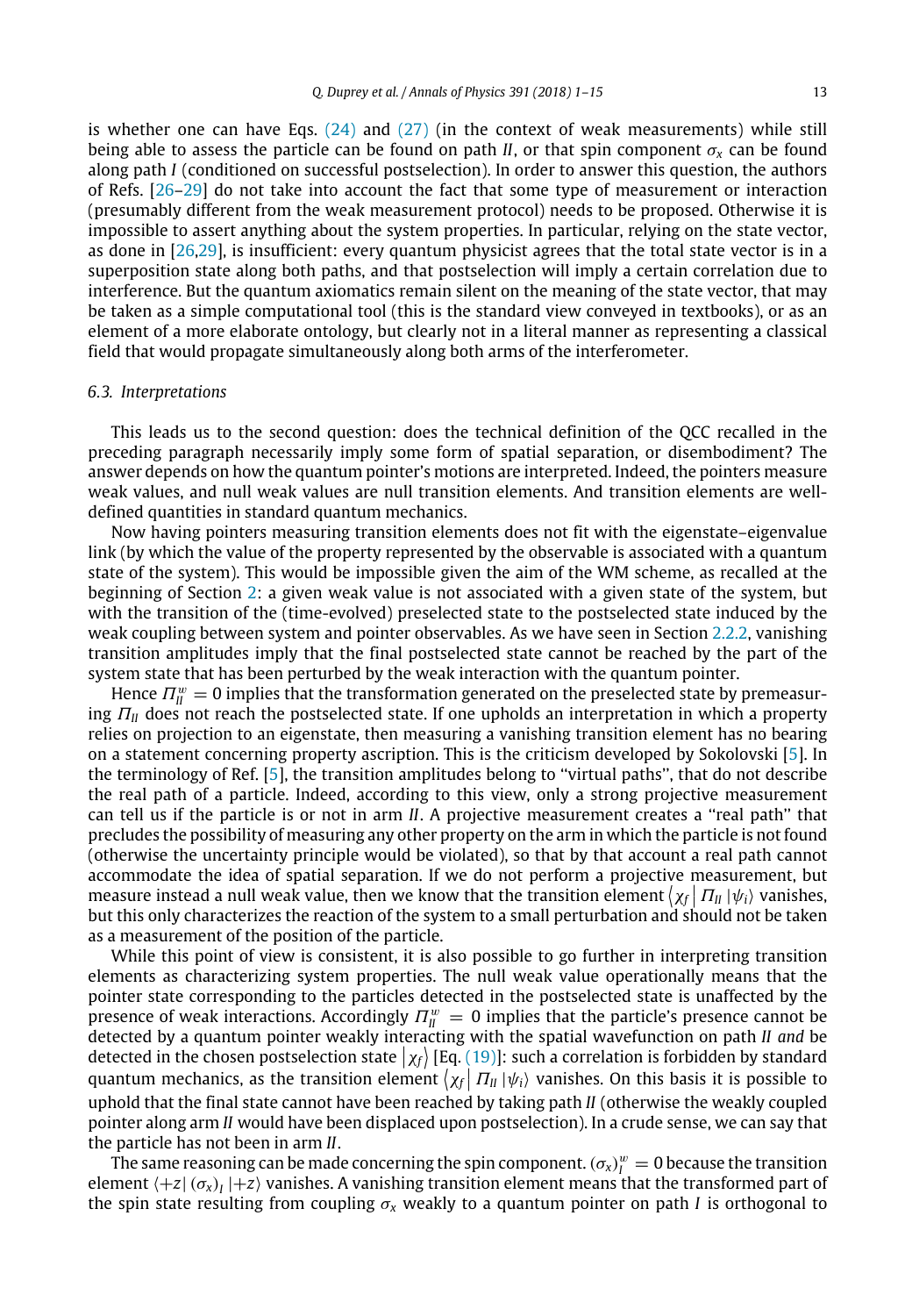the postselected state (hence the postselected cannot be reached by the fraction of the system state coupled to the pointer). Therefore  $\sigma_x$  cannot be found on path *I* in this sense: the premeasurement of  $\sigma_{\rm x}$  on path *I* slightly changes the spin state, but for the stipulated postselection, this slight change has no effect, leaving the state of the quantum pointer undisturbed. Note that this is very different from the projective measurement process yielding a null eigenvalue, given that a vanishing eigenvalue is associated with a particular eigenstate (see Section [2.2.2\)](#page-4-2).

It should be stressed that relying on transition elements to assess the value of properties in pre/post-selected systems does not necessarily call for paradoxes. This can be understood as the confirmation that the effect of the superposition principle (or sum over paths) can be observed by a local weak coupling of a system observable with a quantum pointer. In general, the transition element on either path will be not vanishing, yielding an observable effect on the pointers placed on both arms of the interferometer. However for specific choices of pre/postselected states, a given system observable may generate a transition to the final state only along a given arm, while such a transition cannot take place along the other.

#### <span id="page-13-4"></span>**7. Conclusion**

In this paper, we have bridged the gap, both at a theoretical and at a conceptual level, between the original Quantum Cheshire Cat proposal [\[22\]](#page-14-5), and the various experimental realizations and criticisms that have been formulated. In doing so, we have clarified the meaning of the QCC effect and dispelled the considerable degree of confusion that was seen to arise from the raised criticisms of the Quantum Cheshire Cat proposal.

We have argued that ''disembodiment'' can be said to hold if it is defined in terms of transition elements for the system observables. As we have seen, a quantum pointer after postselection detects the system observable to which it is weakly coupled only when the relevant transition element for that observable does not vanish. By a suitable choice of pre and post-selected states, the spatial wavefunction can only be detected by a quantum pointer placed on one of the paths (and not the other) while the spin component is only seen on the other path.

We conclude by summarizing our main results:

- The Quantum Cheshire Cat effect is a well defined quantum feature derived from the standard quantum formalism for pre- and post-selected states of a system; the interpretation of the effect in terms of spatial separation of a particle from one of its properties hinges on the issue of the relation between property ascription and weakly coupled pointers;
- The QCC effect as predicted theoretically has not yet been experimentally observed, as the experimental realizations done so far have not been able to properly implement the weak measurement protocol;
- Most of the works criticizing the QCC effect did not introduce a proper framework in order to analyze the issue of spatial separation of a quantum particle from one of its properties in a pre and postselected situation, so their criticism is incomplete.

#### **Acknowledgments**

Partial support from the Templeton Foundation (Project 57758) is gratefully acknowledged. AM thanks the Institute for Quantum Studies (Chapman University) for hospitality at the time this work was completed.

# **References**

- <span id="page-13-0"></span>[1] [Y. Aharonov, D.Z. Albert, L. Vaidman, Phys. Rev. Lett. 60 \(1988\) 1351.](http://refhub.elsevier.com/S0003-4916(18)30019-8/sb1)
- <span id="page-13-1"></span>[2] [A.J. Leggett, Phys. Rev. Lett. 62 \(1989\) 2325.](http://refhub.elsevier.com/S0003-4916(18)30019-8/sb2)
- [3] [A. Peres, Phys. Rev. Lett. 62 \(1989\) 2326.](http://refhub.elsevier.com/S0003-4916(18)30019-8/sb3)
- [4] [Y. Aharonov, L. Vaidman, Phys. Rev. Lett. 62 \(1989\) 2327.](http://refhub.elsevier.com/S0003-4916(18)30019-8/sb4)
- <span id="page-13-2"></span>[5] [D. Sokolovski, Phys. Lett. A 380 \(2016\) 1593.](http://refhub.elsevier.com/S0003-4916(18)30019-8/sb5)
- <span id="page-13-3"></span>[6] [G.J. Pryde, J.L. O'Brien, A.G. White, T.C. Ralph, H.M. Wiseman, Phys. Rev. Lett. 94 \(2005\) 220405.](http://refhub.elsevier.com/S0003-4916(18)30019-8/sb6)